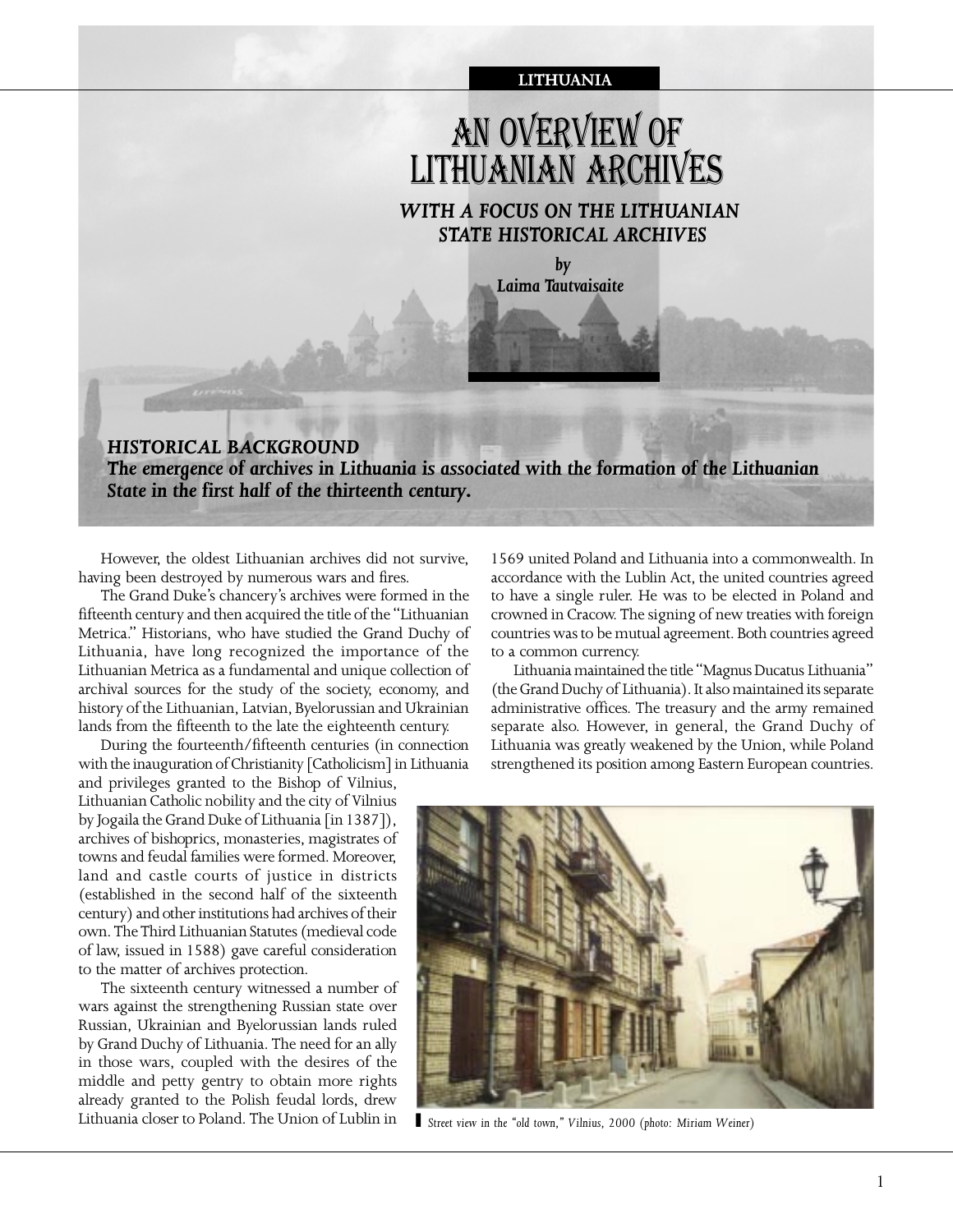#### **LITHUANIA**

Until the nineteenth century, archive documents were usually kept in the places of their origin. However, frequent fires and wars, especially in the middle of the seventeenth and beginning of the eighteenth centuries, swept away many archives documents of above mentioned institutions.

The rising domination of the big magnates, the sixteentheighteenth centuries wars against Russia and Sweden over Livonia, Byelorussia and Ukraine, weakened the Polish-Lithuanian Republic. The end of the eighteenth century saw three divisions of the Commonwealth by Russia, Prussia and Austria. In 1795, most of Lithuania became part of the Russian Empire. The most important Lithuanian archives were transferred to Russia. The Lithuanian Metrica, part of Crown (Polish) Metrica and all the state chancery records of the Commonwealth were transported to St. Petersburg and passed over to the disposal of the Imperial Cabinet.

Beginning in the mid-nineteenth century, the archives system was gradually growing more centralized. The Vilnius archives of Early Records Books were founded on April 2, 1852 according to the Tsar's personal decree. The governmental bodies responsible for the establishment of the archives were the Ministry of Interior, Ministry of Justice, and Ministry of Popular Education. The archives was established for the purpose of providing access to and preservation of official files of the institutions of the former Grand Duchy of Lithuania. Documents protection and registering was improved and in 1872, the first catalog of archives fonds (archival units), compiled by the first director, Nikita Gorbachewski, was issued. On the other hand, activities of the above-mentioned archives were closely connected with those of the Vilnius Archeografical Commission established in 1864. In the period between 1865-1915, the Commission published more than 50 volumes of historical sources and related reference works.

Documents belonging to the institutions of the Russian Empire were usually kept in their place of origin in the institution which created them. However, between 1872- 1876, many records of gubernia (district, province) institutions were consolidated in a special repository, namely the Joint Archives of Vilnius' Institutions. In addition, archives of Vilnius City, M. Muravyov's Museum (since 1898) and others were functioning.

When war broke out between Russia and Germany in the summer of 1914, Lithuania literally turned into a vast battlefield. Quite soon, however, the Germans ousted the Russian army from their country and invaded Lithuania's territory. By the autumn of 1915, actually all Lithuania was occupied by the Germans and the country was severely ravaged by the invaders.

Both World War I and the devastation of the former Russian Empire caused great damage to Lithuanian archives. Much archival material was evacuated to Russia and scattered there, part of it was destroyed in 1914–1915.

In 1918, the restored independent Republic of Lithuania encountered great problems in the area of archives maintenance. In the period between 1919–1921, the State Archeological Comission was engaged in archives problems in Lithuania. Its purpose was to collect and preserve cultural and historical monuments and take care of the cultural heritage, among them archives. On the basis of the peace treaty concluded between Soviet Russia and the Lithuanian Republic on July 12, 1920, Lithuania managed to recover a part of evacuated archives fonds.

The Central State Archives was established in Kaunas by order of K. Bizauskas, Minister of Education on October 19, 1921. The purpose of these archives was to collect and preserve all records of former state and local government institutions, maintain archives belonging to private persons and accommodate archival documents recovered from Russia.

Among archives that existed in the Republic of Lithuania are the Kaunas City Municipal Archives and the Kaunas Archives of Archbishop's Curia and Consistorium which should be especially mentioned. Many unique documents of the Grand Duchy of Lithuania period were kept in the Manuscript's Department of Kaunas University.

In spite of some progress, achievements in the field of archives development were rather insignificant in the interwar period.

In Vilnius, the historic capital of Lithuania (occupied by Poland in 1920–1939), the main archives were the States Archives and Vilnius City Archives. They kept custody of the other part of the old holdings of Lithuania archives.



*` View of Jatkowa Street (ghetto), c. 1930 (source: Miriam Weiner Archives)*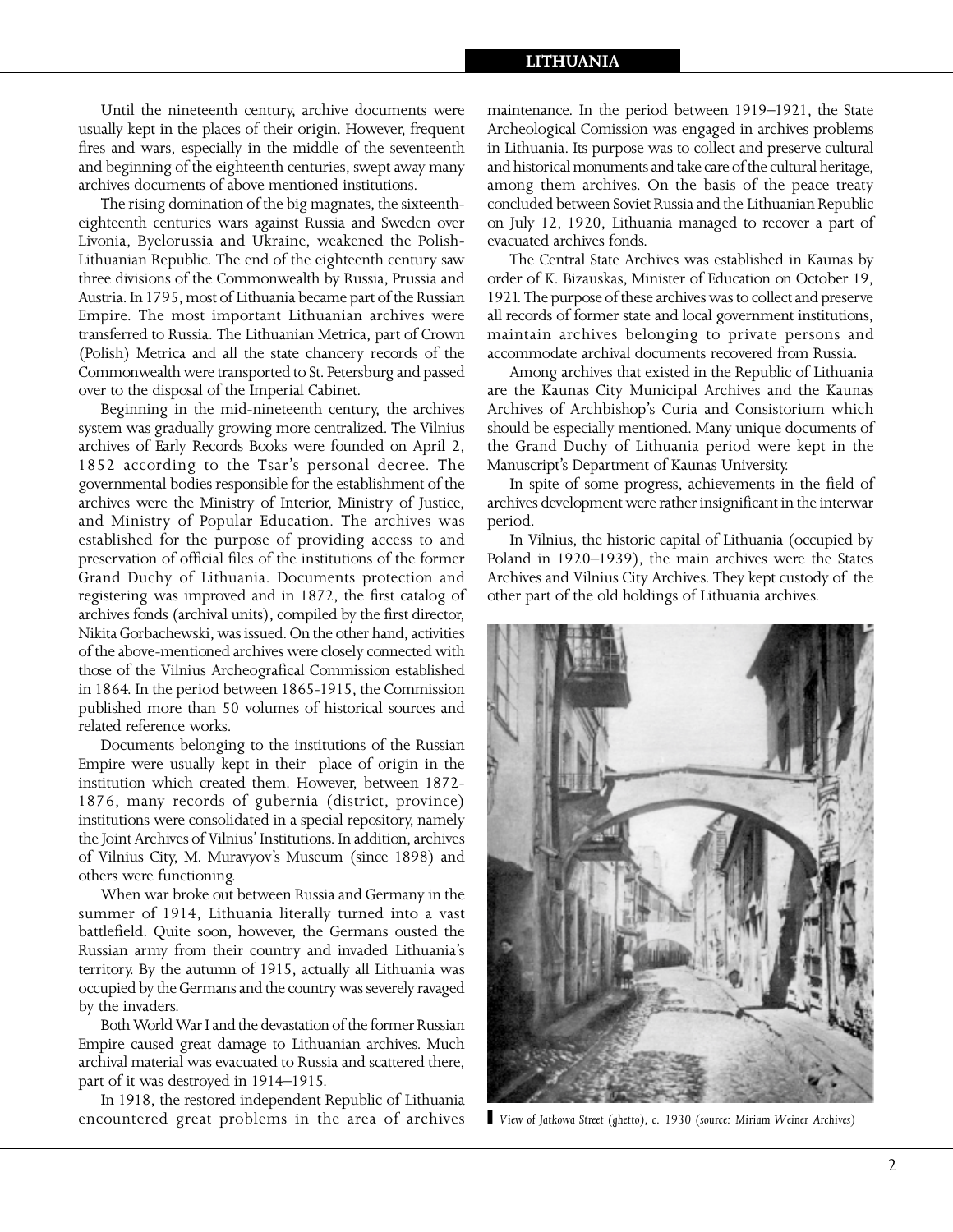### **LITHUANIA**

The historically complicated years under the Soviet rules were difficult not only for the Lithuanian people, but also for Lithuanian archives. The occupation of Lithuania in June 1940 marked the beginning of the destruction of the country's political system and independence as well as an all-out sovietization of the archives and enforcement of the Soviet archival system. On August 5, 1940, the council of Ministers of Lithuania Soviet Socialist Republic, following suit of other Soviet republics, gave responsibility for archives management and preservation to the Ministry of the Interior.

Lithuanian archives were greatly damaged during World War II. Archives documents were transported to the USSR and Germany and some of them were destroyed.

In 1944, the occupying Nazi regime was replaced by a Communist one. Archival reorganization proceeded under the Soviet pattern. Its essential features were archives centralization, ideologization of their activities, classification of archives material as secret, restriction of access to documents and the formation of pro-Soviet archival staff. The system of Lithuanian archives came to be under the jurisdiction of corresponding Moscow departments and its activities were strictly controlled. The cultural heritage of the Grand Duchy of Lithuania and the Republic of Lithuania was actually neglected and relations with archives of foreign countries were not permitted for a long period of time.

In 1961, archives ceased to be under the jurisdiction of the Ministry of the Interior. Restrictions in archival activities subsided somewhat. We managed to recover a great many

archives formerly removed. On the other hand, many archival documents from Lithuania were transferred to other archives in the USSR and Poland. After several reorganizations in 1957- 1968, the basis was laid for a network of archives consisting of seven state archives and ten regional archives. It should be mentioned, however, that during those years, Lithuanian archives made some notable progress as well, namely the recovery of a number of archival records from other countries, and the development of a sound state archival system.

On the very eve of the restoration of an Independent State during the period of our nations struggle for independence, Lithuanian archives established the Law on Archives and it was adopted by the Parliament on February 13, 1990. It was the first Law on Archives promulgated on the territory of the former Soviet Union and it proclaimed that public archives are the property of Lithuania, legalized private property in private archives, abolished parallel archival systems and placed archives of the communist party, KGB, Ministry of Interior under the jurisdiction of the national archival service.

Archival legislation in Lithuania is based upon the principle of provenance of records and so- called "life cycle" approach. The "life cycle" approach allows on one hand to put all kinds of records in the same legal framework and on the other hand to create the agency responsible for the preservation, arrangement and maintenance of records. When drafting the Law, it was considered vital that the national archives service must not only be regarded as a repository for non-current records, but also as a partner in the current administrative work.



*` A model of the "Schulhof," part of the great community center in Vilna, destroyed in the Holocaust (source: Beth Hatefutsoth)*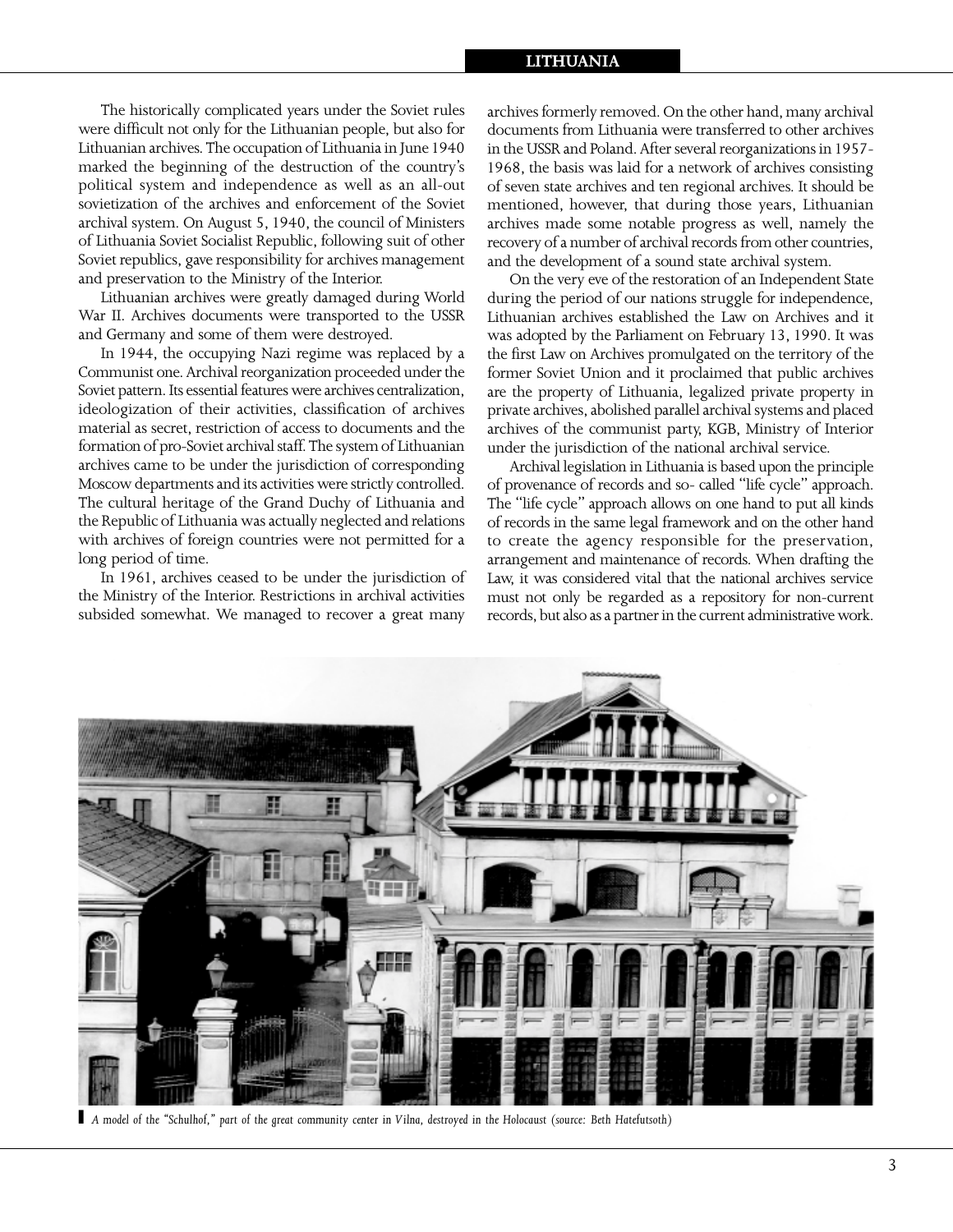1

#### **LITHUANIAN STATE HISTORICAL ARCHIVES**

The Lithuanian State Historical Archives is the largest and most important source for the investigation of Lithuanian history from ancient times till the foundation of independent Lithuania in 1918. The archive's documents may be divided into several groups:

- The archival units of the acts issued by central and local government institutions of the Grand Duchy of Lithuania, fifteenth-eighteenth centuries (Microfilms of the Lithuanian Metrica are kept there);
- Documents of institutions established by the Russian Empire in the provinces of Vilnius, Kaunas and Suvalkai, 1792–1918; documents of the most prominent families, especially from the period of the Grand Duchy of Lithuania (Radziwill, Sapieha, Oginski, Tyszkiewicz and others), fifteenth to midtwentieth centuries;
- Records of institutions that were established during the Kaizer German occupation, 1915–1918. The archives holds documents of ecclesiastical institutions and congregations, fifteenth-early twentieth centuries, including:
- Vital records (birth, marriage and death) of the different religion communities (Catholics, Protestants, Russian Orthodox, Jews and others) up to the year 1940
- Civil registration records up to the year 1995. On January 1, 2001 the former Lithuanian Archives of the Vital Statistics was combined with the Lithuanian State Historical Archives.

by granting them charters of privileges. The first ones were issued in 1388 and 1389. The Jewish communities in the Grand Duchy of Lithuania were under the direct jurisdiction of the ruler. Actually, for some centuries, the rights of Jews differed but very slightly from those of the gentry. Therefore, in the course of time, the Jews of Lithuania formed a class or layer of freemen.

They managed to mold themselves into a closed, almost totally isolated religious and cultural community. Their religion was one of the most important reasons why they did not assimilate with the surrounding people. Succeeding generations of Jews continued in the same manner. In the course of time, the number of Jews increased. In the second part of the sixteenth century, there were 120,000 Jews in the Grand Duchy of Lithuania. Before the last partition of the Lithuanian-Polish state in 1795, the number of Jews was estimated to be 250,000, with only 10,000–15,000 Jews living in proper or ethnographical Lithuania.

In the course of the nineteenth century, when Lithuania was under Russian rule, a great number of Jews moved into genuinely Lithuanian areas from Eastern and Southern regions of the former Lithuania state. Consequently, the Jewish population in ethnographical Lithuania grew nearly 25 times larger by the end the nineteenth century, surpassing 300,000 at that time. Before 1795, the Jewish population in Vilnius, the capital of Lithuania, was 7,500. By the end of the nineteenth century, about 63,000 Jews in Vilnius, representing 45 percent of the general population. However, Vilnius was known not only for the great number of Jews living there. By the early seventeenth century, Vilnius was a major cultural center. Many famous rabbis and Jewish scholars lived and

Some historians believe that the first Jews came to Lithuania in the twelfth century. The Grand Duke of Lithuania Gediminas (1316–1341) invited artisans and merchants from Western Europe to come to his country. Whether there were any Jews among those who came, we do not know. Many more Jews came to Lithuania in the fifteenth century. Some of them settled in ethnographical Lithuania (Kaunas, Suwalki provinces and part of Vilnius provinces) at that time . However, the majority of the Jews moved further and spread in the vast Slavic areas of the Grand Duchy of Lithuania. At the end of the fourteenth century, there were several towns with Jewish communities. Vytautas the Great (1392–1430) took measures to speed the economic development of the country. Among other steps, he backed Jewish colonists



*` Wooden synagogue in Olkienniki, undated (source: Polska Akademia Nauk Instytut Sztuki, Warsaw)*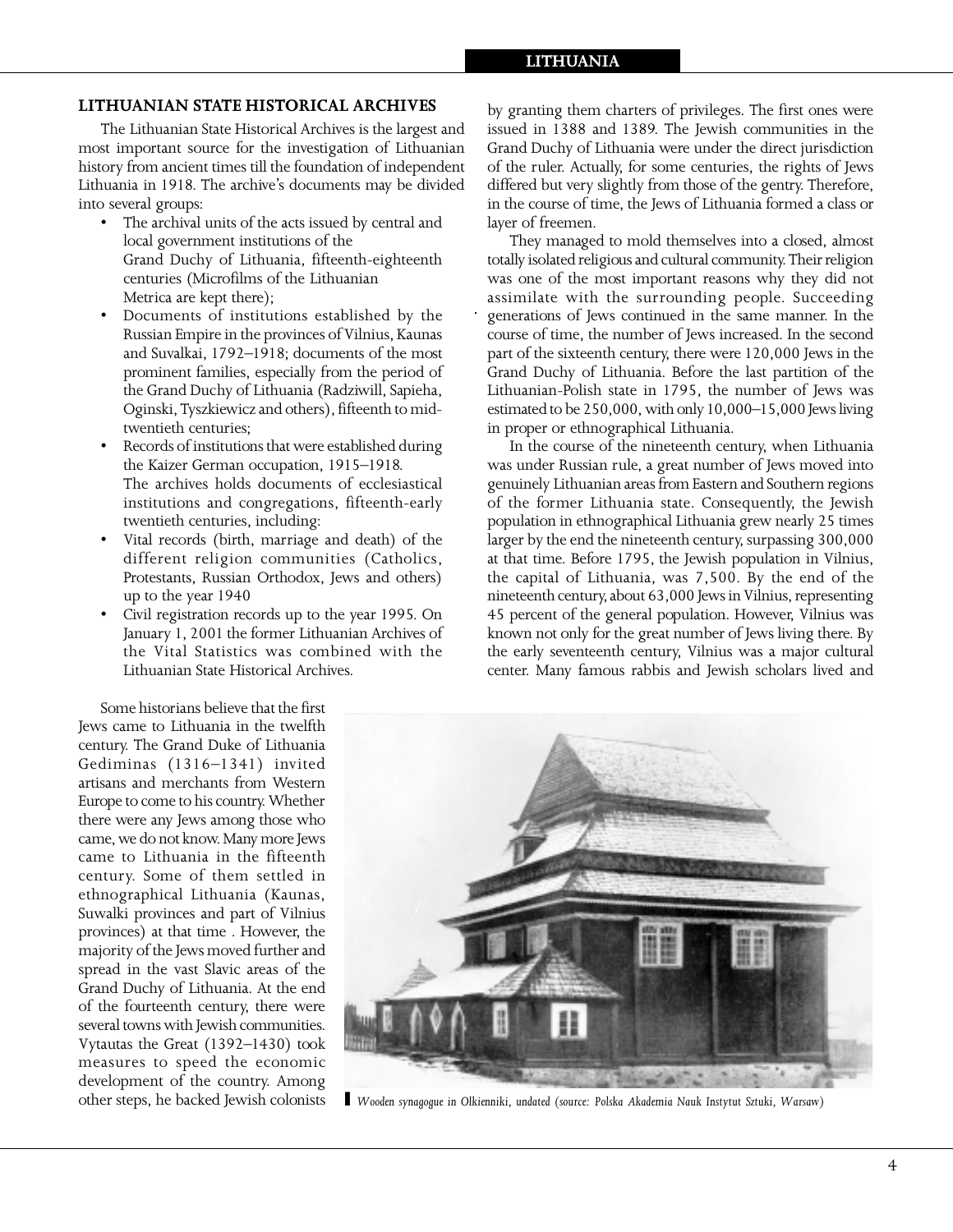worked in Vilnius, making a significant contribution to Jewish theological literature, the golden age of which came at that particular time. Actually, Vilnius was for some time the main seat of Jewish culture in Europe in general.

Later, during the first half of the nineteenth century, Vilnius again became the center of Jewish enlightenment in Eastern Europe which is why Vilnius (or Vilna) was known among the Jews of the world as the "Jerusalem of Lithuania."

When World War I began, about 100,000 Jews left Lithuania. Many of them were forcibly evacuated by the Russians and stayed in Russia. When the war ended and Lithuania became independent, some of the Jews returned, but the majority never came back to Lithuania. While this general history is well-known, I wanted to re-state it since most (if not all) of this history is reflected on our archival records.

The Lithuanian State Historical archives preserves more than 1.5 million files (storage units) dating from the fifteenth century until 1918 (vital records up to 1940), occupying about sixteen kilometres of shelves.

Address: Gerosios Vilties g. 10, LT-2009 Vilnius, Lithuania Tel. (370/2) 237-482 Fax (370/2) 237-612 E-mail: istorijos.archyvas@centras.lt

### **ARCHIVE STRUCTURE AND ACCESSIBILITY IN LITHUANIA**

At present, the system of state archives is comprised of the Lithuanian Archives Department at the Government of the Lithuanian Republic, three state archives, three specialized archives and ten regional archives. The legal basis for the functioning of archives is the Law on archives promulgated by the Parliament on December 5, 1995, the Regulations on the Lithuanian State Archival Fonds, Regulations on Preservation, Management, Research, and Access to the Particular Part of the State Archival Fonds, Regulations on the Register of the Lithuanian Archival Fonds, Statute of the Lithuanian Archives Department, Regulations regarding the transfer abroad of documents of Lithuanian Archival Fonds, non- state institutions and private persons.

According to the regulations mentioned above, the State archives accumulate records of state and local government institutions, popular organizations and individuals; preserve, manage, restore, research and publish these records. The State Archives provide advice for institutions and organizations regarding the organization of records management and preservation of documents; they also handle inquiries from institutions and individuals.



*` View of the market place in Zhagare, c. 1935 (source: Miriam Weiner Archives)*